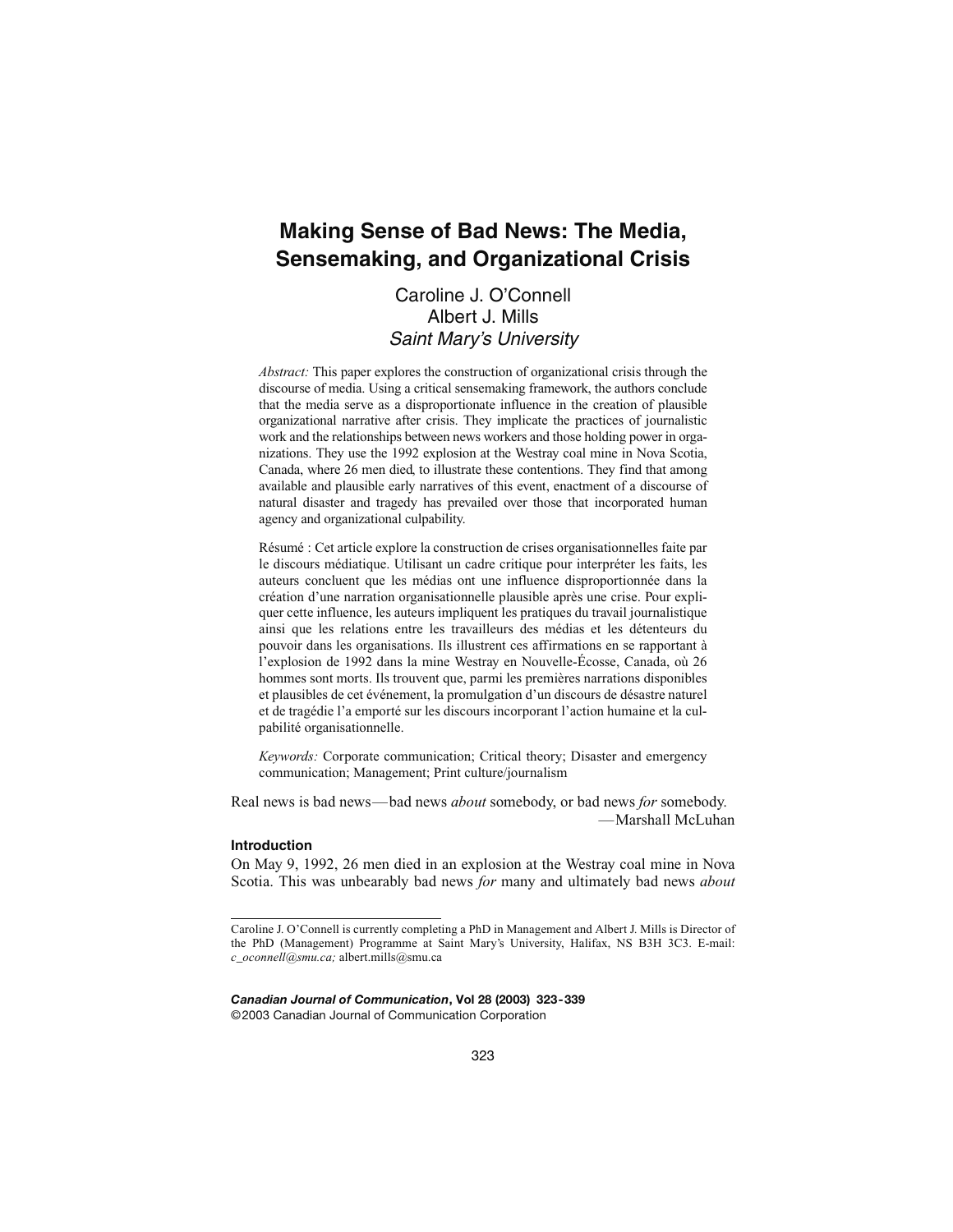many. The mine's operators, Curragh Resources, had opened the mine only eight months earlier amidst public and political celebration of renewal in an economically depressed region. The company secured both federal and provincial financing and favourable contracts to market the coal to the provincial electrical utility. In its short time operating, the mine had developed a reputation among miners for unsafe practices.

Media from around the world reported the explosion and the rescue efforts. Local, national, and international outlets established operations in the community hall that served as a makeshift media centre for five days as the rescue operation continued. CNN broadcast internationally; a reporter from the *New York Times* rubbed shoulders with those from local weeklies. Nova Scotians in particular read, watched, and listened intently. Rescue workers recovered 15 bodies; 11 remain underground. On May 14, citing the dangers of continuing the search and the impossibility of survivors, Curragh discontinued the rescue. On May 15, CEO Clifford Frame spoke, linking his offer of financial support to the miners' families to a request to strip-mine the area. Then the media went home.

Later that same day, on May 15, 1992, provincial premier Donald Cameron appointed Mr. Justice Peter Richard to head a public inquiry into the explosion. Justice Richard released his findings on December 1, 1997. In that intervening five years a myriad of legal proceedings ensued, including the laying and subsequent staying of both provincial charges under health and safety legislation and criminal charges against the mine's owners and managers. Justice Richard unequivocally found management derelict in its duties and the provincial inspectorate lax. He concluded that the explosion was both preventable and predictable (Richard, 1997).

Apart from the legal issues (see also Dodd, 1999), studies of the Westray mine disaster have focused on the psychology and perceptions of the miners and their families (Comish, 1993; Comish & Comish, 1999; Dodd, 1999; Wilde, 1997), institutional and structural pressures (Hynes & Prasad 1997; Wicks 2001), politics (Jobb, 1994), employer-employee relations (Glasbeek & Tucker, 1999), public relations (Richards, 1996), and newspaper reporting of events (McMullan, 2001; McMullan & Hinze, 1999). In this paper we explore the role of the media in the social construction of a *sense* of an organizational disaster such as that of the Westray mine explosion.

In particular we examine some of the socio-psychological processes that enable the media (both print and television) to construct a particular view of events, and we draw some tentative conclusions about what this tells us about the relationship between "knowledge" and media constructions of the truth. Specifically, we contend that analysis of the processes whereby media "truths" are created can move us beyond simple notions of "the power of the media" to an understanding of how such power is produced and reproduced.

We explore media construction of the Westray disaster through the lens of a critical sensemaking approach. Rooted in the work of Karl Weick (1988, 1990, 1993, 1995, 1996), critical sensemaking links the social psychological processes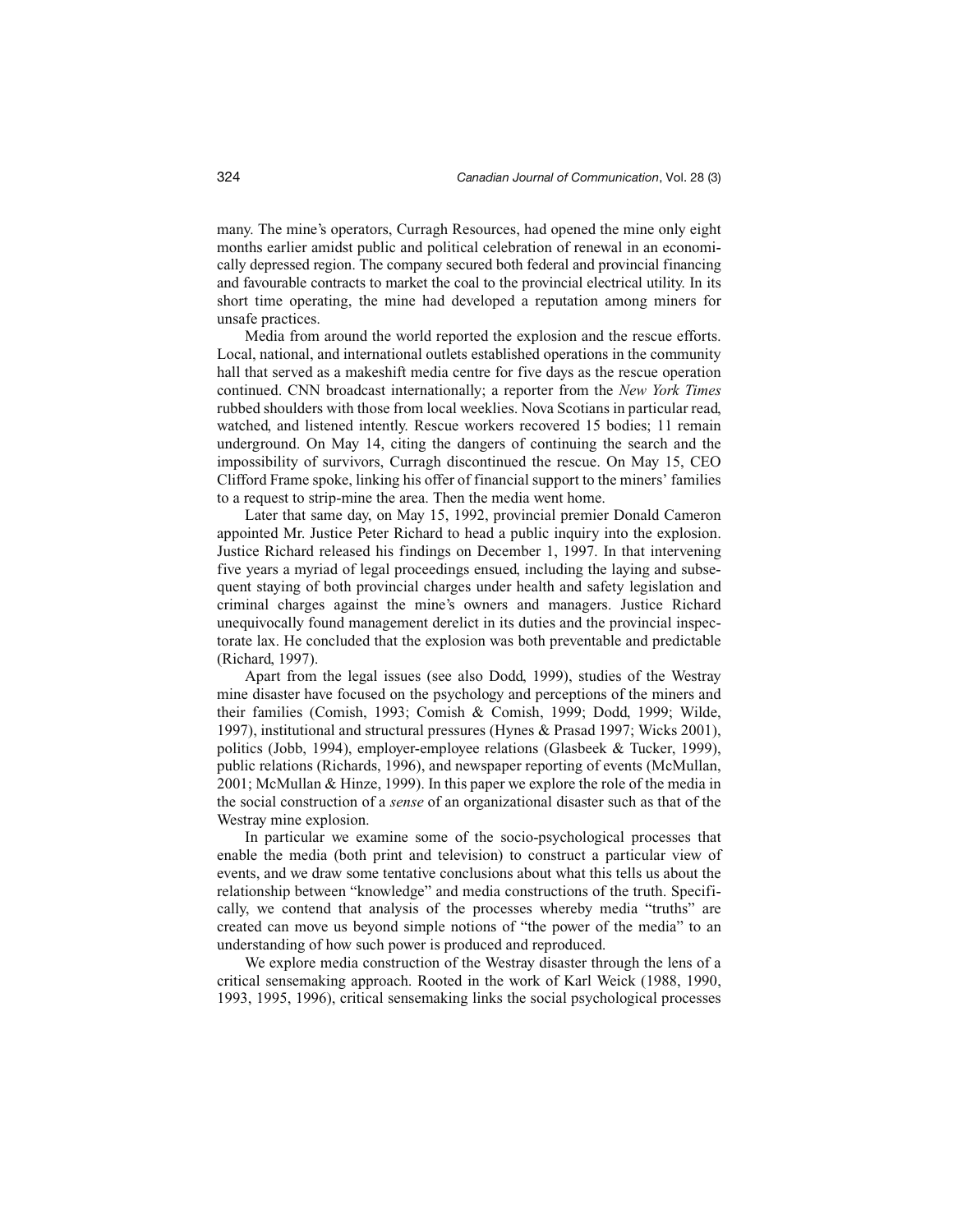of sensemaking to structural issues of power, activities, and rules (Helms Mills, 2003; Helms Mills & Mills, 2000). Thus, in approaching the media as a discursive, semiotic space (Dahlgren, 1995), we build upon Weick's (1995) framework and incorporate the underdeveloped discourse of power and knowledge (Foucault, 1972, 1980) in support of the importance of the media's role in the creation of plausible media narrative.

Weick's (1995) sensemaking framework has been the primary basis for study of other organizational crises. These include the Union Carbide gas leak at Bhopal (Weick, 1988); an oil spill by Union Oil on the California shore (Gephart, 1984); a fatal pipeline explosion in Alberta (Gephart, 1993); and studies of the *Challenger* disaster (Starbuck & Milliken, 1988). A number of prior analyses explicitly refer to "making sense" of Westray without expounding theoretically on sensemaking; another refers to "political sensemaking" (Hynes & Prasad, 1997), thus providing a foundation for continued analysis in this vein. Some of these works on Westray preceded the conclusions of various courts and the public inquiry that followed. While acknowledging that the ongoing nature of sensemaking permits no recognition of "conclusion," we suggest that this body of work lays a foundation for another pause, for a "moment in time" to examine the processes that have constructed the reality that is the Westray case. Whatever the theoretical basis or communication goal of previous accounts, all without exception refer to media coverage of the explosion. The media, for better or worse, have authored our understanding of Westray. The position of privilege afforded the media warrants effort to explore their social implications.

In this paper, we will first introduce sensemaking and its properties. We will explore the discourse of media, primarily through the sociological processes of newsworkers. Throughout, we will use Westray as exemplar as it provides a focused organizational lens. We will explicate the role the media play in the development of "plausible" accounts of reality and discuss the implications for both theories of the role of the media and sensemaking theory itself. We will discuss the organizational implications of our premise and propose an agenda for further research.

# **Sensemaking and Westray**

Weick's (1995) notion of sensemaking provides us with a useful framework for understanding organizational crisis. He suggests a way of relating the process of sensemaking to organizational events, and furthermore, provides us with a heuristic of seven properties for "making sense" of organizational "shocks."

#### **Weick and sensemaking**

The notion of sensemaking is not new but by drawing together a number of socialpsychological and sociological factors, Karl Weick has developed his own concept, which serves as a heuristic for understanding organizational events. Ironically, the starting point of Weick's (1995) approach is contra to that implied in the everyday use of such terms as "to make sense of" and "common sense." In common usage "making sense" suggests that we process or translate events in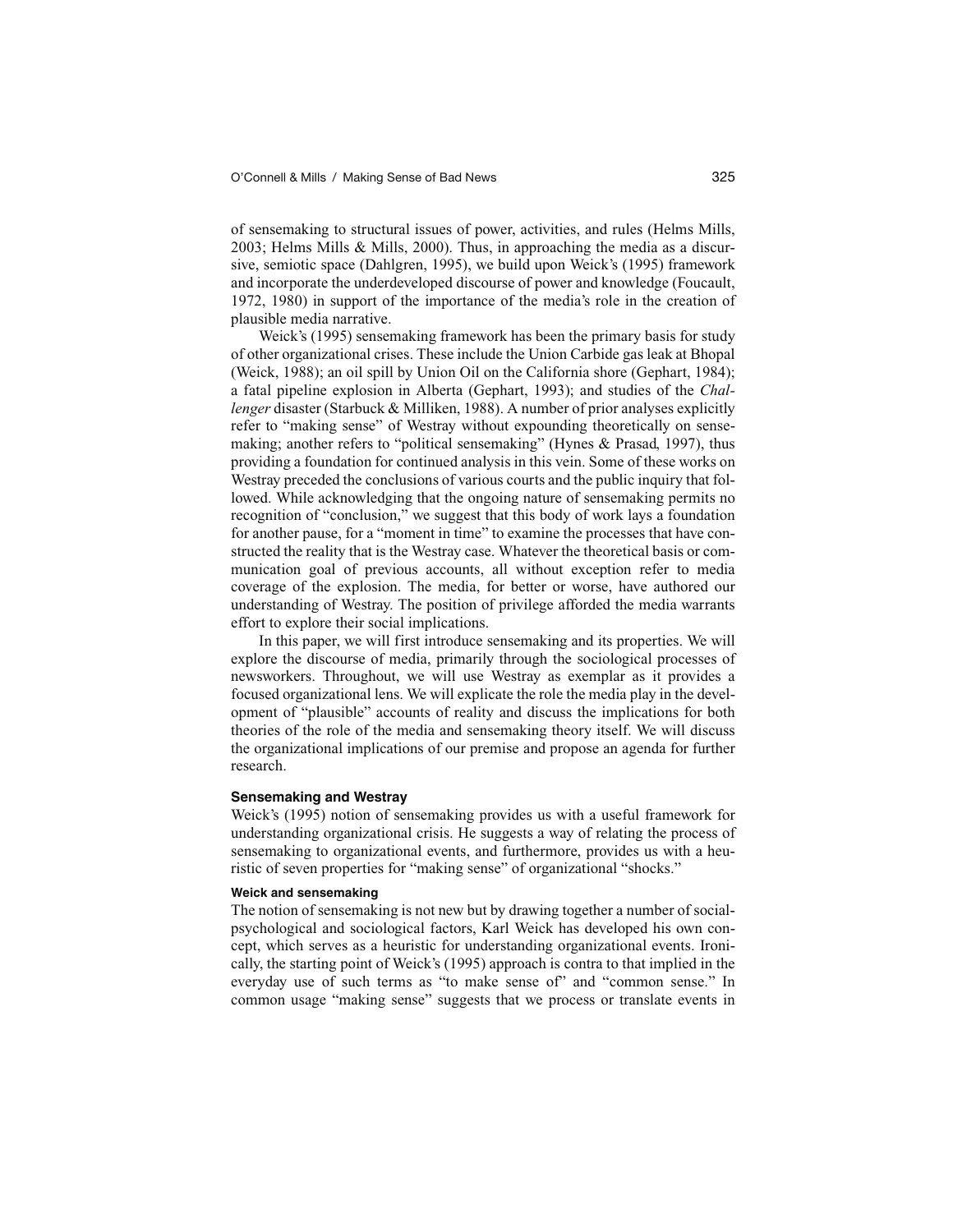reaching a state of "understanding," i.e., we make clear(er) that which was not clear. Similarly "common sense" suggests a shared sense of knowledge, some*thing* that we instinctually know. In Weick's hands sensemaking comes to mean the imposition of interpretation on events that have already occurred. Thus, "sensemaking" is the enactment of a retrospective account of events (see Helms Mills, 2003). From this framework, "common sense" refers to the enactment of a particular interpretation through a process of social sensemaking.

#### **Sensemaking and organizational events**

Using Westray as an example, at a surface level, reports of events at the mine seem contrary to common sense and raise many questions. Why did miners (who stood to lose their lives), managers (who stood to lose their business and their reputations), and inspectors (who stood to lose their jobs and their credibility) appear to ignore dangerous levels of coal dust? What were they thinking? Did the situation make sense to them? Clearly, the press, and later the Richard inquiry, were able to make sense of events by imposing a common sense framework on events, thus rendering the accounts plausible. A Weickian account, on the other hand, suggests that we need to understand events not simply through what makes sense to us but through the processes by which a dominant sense of the organization came to be enacted by those involved.

The importance of Weick's (1995) approach is that it directs us away from rational accounts of organizations that focus on coping with or reproducing hierarchical notions of organization. Instead it directs our attention to the process of organizing and the social psychological linkages that encourage a sense of organization (Weick, 1969). Thus, as important as the Richard inquiry is in establishing responsibility and discouraging a repeat of the events that led to the disaster, another disaster will occur unless we understand the social psychological processes whereby people put themselves in harm's way.

# **Sensemaking properties as a framework for understanding events**

Weick (1995) makes clear that he is not proposing a social psychological model for analyzing organizational events. It is, instead, a "recipe" or a "set of ideas with explanatory purpose" (p. ix). Nonetheless, he provides the basis of a framework of sensemaking analysis through discussion of seven properties of sensemaking: (1) identity construction; sensemaking as (2) retrospective, (3) enactive, (4) social, and (5) ongoing; reliant on (6) extracted cues; and driven by (7) plausibility. Each of the properties is seen as integrally linked but separable only for the purpose of exploration and explanation. It is not entirely clear which, if any, is to be seen as more dominant, although logically "identity construction" is a crucial starting point. Nor is it clear to what extent we should see each property as standing in the same relationship across a number of situations. Explicitly, we might expect the priority of each property to vary across situations. We explore each of his seven properties and seek to unearth the processes by which the media enacted the tale of Westray.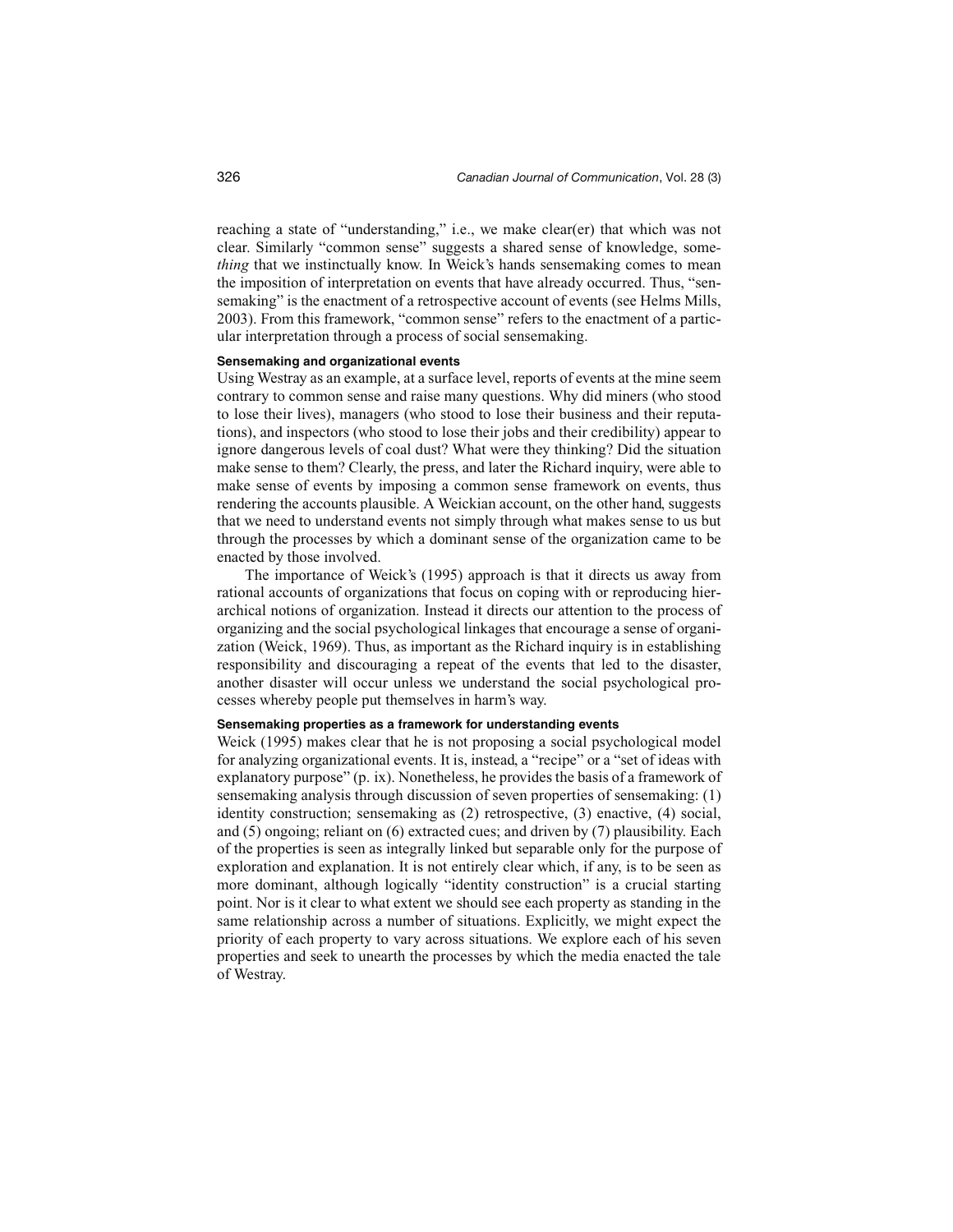#### **Sensemaking and identity construction**

How we make sense of an event is grounded in our sense of who we are and how particular enactments of self influence how we ultimately make sense of ourselves. In the Westray case this might work at many levels. A sensemaking framework might serve to uncover the identities of many key players in Westray: miners as victims and scapegoats; families as mourners; Curragh as avaricious corporate entity; management as image-conscious "spin doctors." However, we focus on the role of media in sensemaking, as it is through the media that all elements of the story, including the commission of inquiry, are filtered, framed, communicated, and made available to society for construction and enactment. Most of us will only know disaster through indirect experience (Garner, 1996; Molotch & Lester, 1974). The media render meaningful and observable otherwise remote happenings (Molotch & Lester, 1974). In so doing, they are much more than mere messengers, leaving open the question of identity construction of the journalist. The link between journalistic identity and news content is clearly made by Molotch & Lester (1974, p. 105):

The nature of the media as formal organization, as routines for getting work done in newsrooms, as career mobility patterns for a group of professionals, as profit-making institutions, all become inextricably and reflexively tied to the content of published news.

Berkowitz (1992) refers to the tension among journalistic norms (what people need to know), business norms (efficient resource use, organizational deadlines, and pacing the competition), and entertainment norms (holding attention in an entertainment-oriented medium). This characterization mirrors the tripartite identity of the journalist.

In exploring the media's role as facilitator of the public's right to know, Dahlgren (1995) draws on Habermas' concept of the public sphere to propose that in the modern world the media constitute the public sphere as a discursive semiotic space. The media bring us election coverage and the electronic town halls of party politics; they bring us into the halls of justice as court cases and public inquiries determine the reputation and fate of individuals and institutions. In so doing, journalists may conceptualize their roles as the truth tellers in a complex discourse. This may be juxtaposed to the way in which a reporter builds a sense of self around the use of journalistic conventions and practices that encourage the enactment of the unusual and the dramatic. These two elements of identity seem destined to collide, in particular in television reporting. In other words, journalistic sensemaking depends on the creation of a heightened sense of drama.

Black (1982, p. 130) quotes a former executive editor of NBC News: "[The] highest power of television journalism is not in the transmission of information but in the transmission of experience . . . joy, sorrow, shock, fear; these are the stuff of news." This same executive further notes that within unspecified "bounds of probity and responsibility, news should display the attributes of good fiction or drama." He proposes "structure, conflict, problem and denouement." Dynes, quoted in Sood, Stockdale, & Rogers (1987, p. 27), also notes that disaster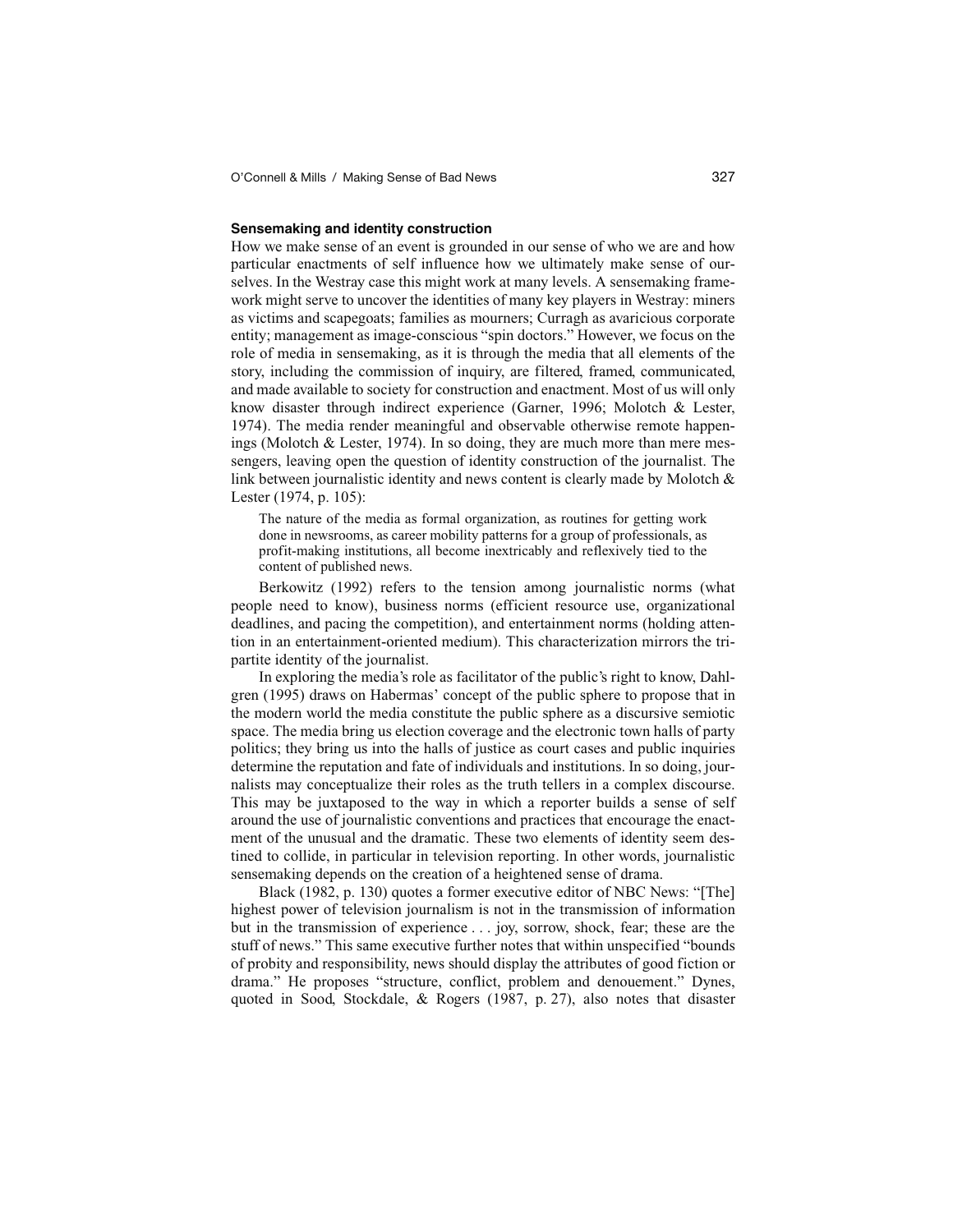reporting, like a drama, "grips people's imagination, heightens the sense of importance of human action and facilitates emotional identification." Berkowitz (1992, p. 52) echoes this in his analysis of the "what-a-story" (a story characterized by such drama that the news worker exclaims "what a story"). He refers to reportage of an airplane crash as "fire, smoke, death and destruction" and invokes Vincent, Crow, & Davis (1989) in typifying the roles of fate, heroes, and sorrow as stories focus on "fate tragically disrupting everyday life." He notes that after the crash, "families . . . appeared in emotion-laden interviews" and reporters updated the public from area hospitals. A number of studies that analyzed content of early print coverage of Westray noted the primary media construction of the event as a human tragedy, reflected and reinforced in the recurring imagery of suffering loved ones (Goff, 2001; McMullan, 2001; McMullan & Hinze, 1999).

In addition to acting as information broker and dramatist, the journalist assumes a third identity, that of worker. Most are employees of large corporate entities, while even the most independent of freelancers must develop and maintain relationships with contracting entities. Berkowitz (1992, p. 46) contextualizes his analysis of television disaster reporting thus, "The work of creating local television newscasts is largely dictated by the necessities of everyday life within a profit-seeking venture." This accounts for much of the homogeneity of media accounts and thus the creation of dominant sense. When disaster happens, media converge on site and "pack journalism" ensues (Jobb, 1994). Within hours of the Westray explosion, local, national, and international news outlets had erected satellite dishes on the roof of a community centre and had snaked a jungle of wires throughout. The needs of reporters even prevailed over those of affected local residents, who ceded their telephone lines to journalists. With reference to competitive pressures and the high costs of 24-hour coverage, one producer noted, "You make the assumption that other organizations were also sending in their armies, so this was a time to mobilize all the resources."<sup>1</sup> One reporter, a soldier in the referenced armies, describes the need to "cover the black on the tape," to fill a minute and a half of TV. He colloquially describes this as "feeding the goat."2 One presumes that he chooses his metaphor with purpose, cognizant of the goat's indiscriminate digestive propensities.

### **Sensemaking as retrospective, enactive, and social**

Weick (1995) contends that action precedes sensemaking. We act and then we make sense of what we did. Thus, our sense of action is always retrospective. This is contrary to the goal-seeking, rational view of behaviour in organization. By the time dust buildup at Westray had reached dangerous levels and the explosion ensued, those involved had likely already made some sense of the situation. After the mine explosion, the media and the commission of inquiry placed their own retrospective accounts on events, profoundly shaping our view of the Westray mine disaster. The media's role in retrospective sensemaking is closely linked to its selectivity of extracted cues, a topic warranting significant discussion later in this paper. We do note that every news story has a "backstory" against which the background of players and transactions may be retrospectively assessed. For Westray, it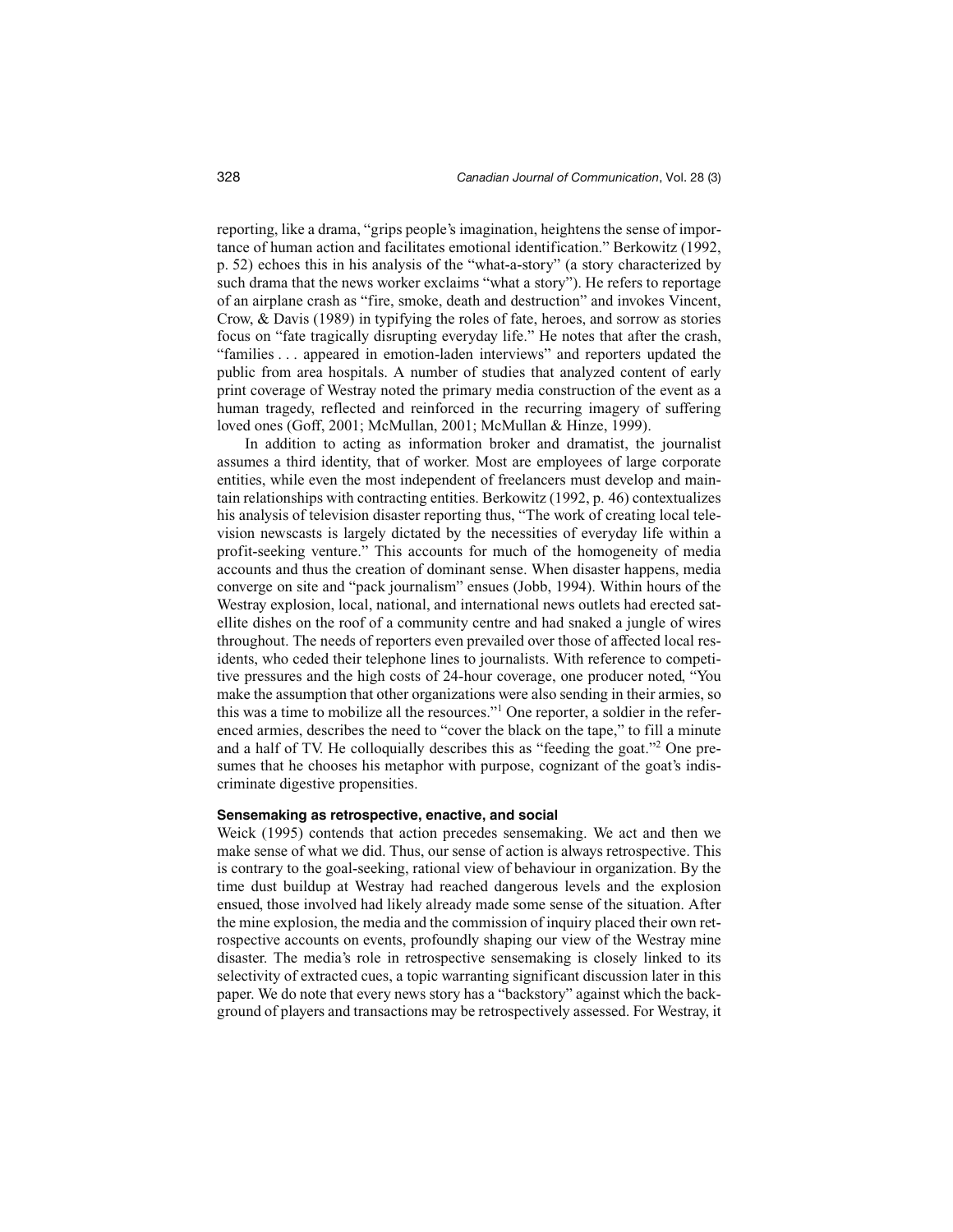is the failure to tell the story before the explosion that is noteworthy. One reporter, Betsy Chambers, working for the Thomson newspapers, tried to report on the political climate that characterized the mine's genesis but failed to gain institutional support (Jobb, 1994). A television news producer comments, "It [the story] had a phase that we missed that was before the explosion. We really don't think that any Nova Scotia journalist is proud of the way that phase of the story was covered."1

If, as individuals, we simply made retrospective sense of a situation, we would end up with a multitude of expressed accounts. In a situation of uncertainty or ambiguity where there is the absence of an imposing voice, people seek out their own sense of events that they share with others to some extent. For each person a retrospective sense has been enacted that is now a conscious view of what is; the retrospective sense has become enacted reality. That lasts until a dominant view is enacted. This approaches the notion of common sense, where a more or less agreed upon sense is enacted and maintained as a reference point of reality. Exploring sensemaking as both enactive and social takes us beyond these multiple, individual, and retrospective accounts, as the notion of individual sensemaking is somewhat confusing and problematic. On the one hand, reflections of sense clearly arise in the minds of embodied persons. Yet, it is impossible to divorce sensemaking from language and social discourse. If retrospective sensemaking speaks to the notion of the individual, enactment references social sensemaking processes. One analysis proposes that as individuals, we are all "newsmakers" as we attend to and give social accounts of what we believe to be the world (Molotch & Lester, 1974).

Of events leading to the Westray disaster, we need to ask, what enacted sense was dominant? And what were the social processes that led to that enactment? In particular, we explore the role of the media in enacting definite senses of the disaster. Such an approach must focus on the media's discursive practices (Foucault, 1972) and the mediation of social constructs (Dahlgren, 1995; Stallings, 1990). Molotch & Lester (1974), in explicating how "occurrences" become "events," propose that events become significant as demarcations of time and ultimately through their construction as resources for discourse in public events. They suggest that journalists provide citizens with a framework for the construction of public time. It is by such a process that a familiar narrative framework is constructed to channel our sensemaking along common lines. In his support of a constructionist model of media, Gamson (1988, p. 165) notes, "We have a public of interacting individuals who approach media discourse in an active way, using it to construct their own personal meanings about public events and issues." Stallings (1990) describes "keynoting," or the presentation of images that guide our collective attempts to make sense of life, including its risks. As a demarcation of time, the anniversary of the Westray explosion serves to remind the public of the event and to reconstruct it annually in a way that incorporates new information, action, or response. Evidence of keynoting may be found in the event's influence on the vernacular as affected individuals, politicians, and media shorthand the issues of worker safety, government regulation, and political influence with the phrase "another Westray."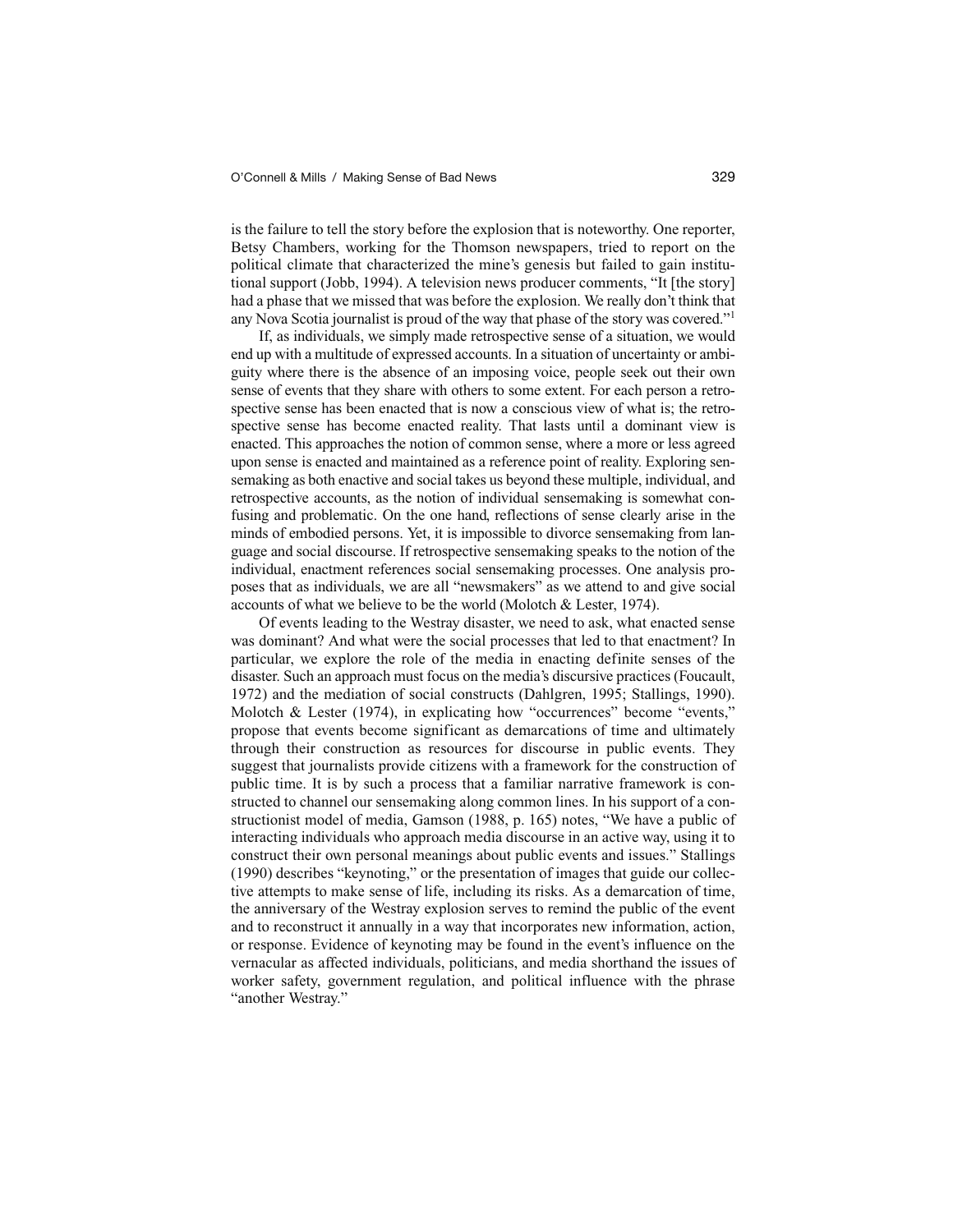Ultimately, events at the Westray mine were not the cumulative outcome of a multitude of retrospective sensing, but of processes of enactment whereby many retrospective senses were made into a few dominant ones.

This raises issues of power that are relatively unexplored in Weick's (1995) theory of sensemaking in organizations (Helms Mills & Mills, 2000). It seems to us that structural location (i.e., ownership versus non-ownership) plays an important part in how and what gets enacted in a given environment. This is not to suggest that the "spin" an employer puts on a situation will be simply accepted by employees (or media consumers). That can depend on a number of things, not least the processes used to create a sense of self. It is, however, to suggest that some actors exert more powerful influence than do others on sensemaking. Nor are we suggesting that employers deliberately and consciously enact sense out of naked self-interest, devoid of other influences. This does happen (and was retrospectively attributed to Westray management), but often the enactment of a sense of a situation depends on location within a discourse (Foucault, 1979), whereby the outcome is arrived at in response to various, sometimes countervailing influences. In the Westray narrative, these influences include the constraining effects of internal power mechanisms, market forces, and external political realities. In their analyses of the explosion and its aftermath, Hynes & Prasad (1997), Glasbeek & Turner (1999), and McMullan (2001) all implicate the assumptions of the capital model to varying degrees.

Power also rests with those whose very job involves the enactment of a given sense of reality, i.e., the media. It is in this latter overt acknowledgment that we see an extension of sensemaking theory. Black (1982, p. 89), in his examination of the politics of the news, notes that news content is subordinate to "industrial structures, personnel organizational forms, control systems, institutional policies, occupational routines and the technologies of reproduction and distribution." In an early but direct challenge to the alleged objectivity of news, Molotch & Lester (1974) incorporated the discourse of power in their analysis of news work, "We see media as reflecting not a world out there, but the practices of those having the power to determine the experience of others" (p. 111). This exercise of media power is registered in two primary ways: the dearth of coverage of certain topics (Nelkin, 1988) and the reliance on experts as news sources (Berkowitz, 1992; Gamson, 1988; McMullan, 2001; Nelkin, 1988; Sood, Stockdale, & Rogers, 1987). Nelkin (1988) notes the normative class biases that marginalize occupational health and safety as newsworthy. McMullan's (2001) content analysis of early Westray print coverage found the failure of journalists to portray safety adequately as an issue, while at least one television producer responsible for national television coverage acknowledges similar responsibility.<sup>1</sup> Dodd (1999), in her analysis of the "unsettled accounts" of Westray, implicates the characterization of risk as individual. Once the construct has been depoliticized and thus, socially marginalized, risk is no longer "newsworthy." One of the lessons of Westray has been the politicization of occupational health and safety and an accompanying shift in media discourse. The television producer, referenced previously and dis-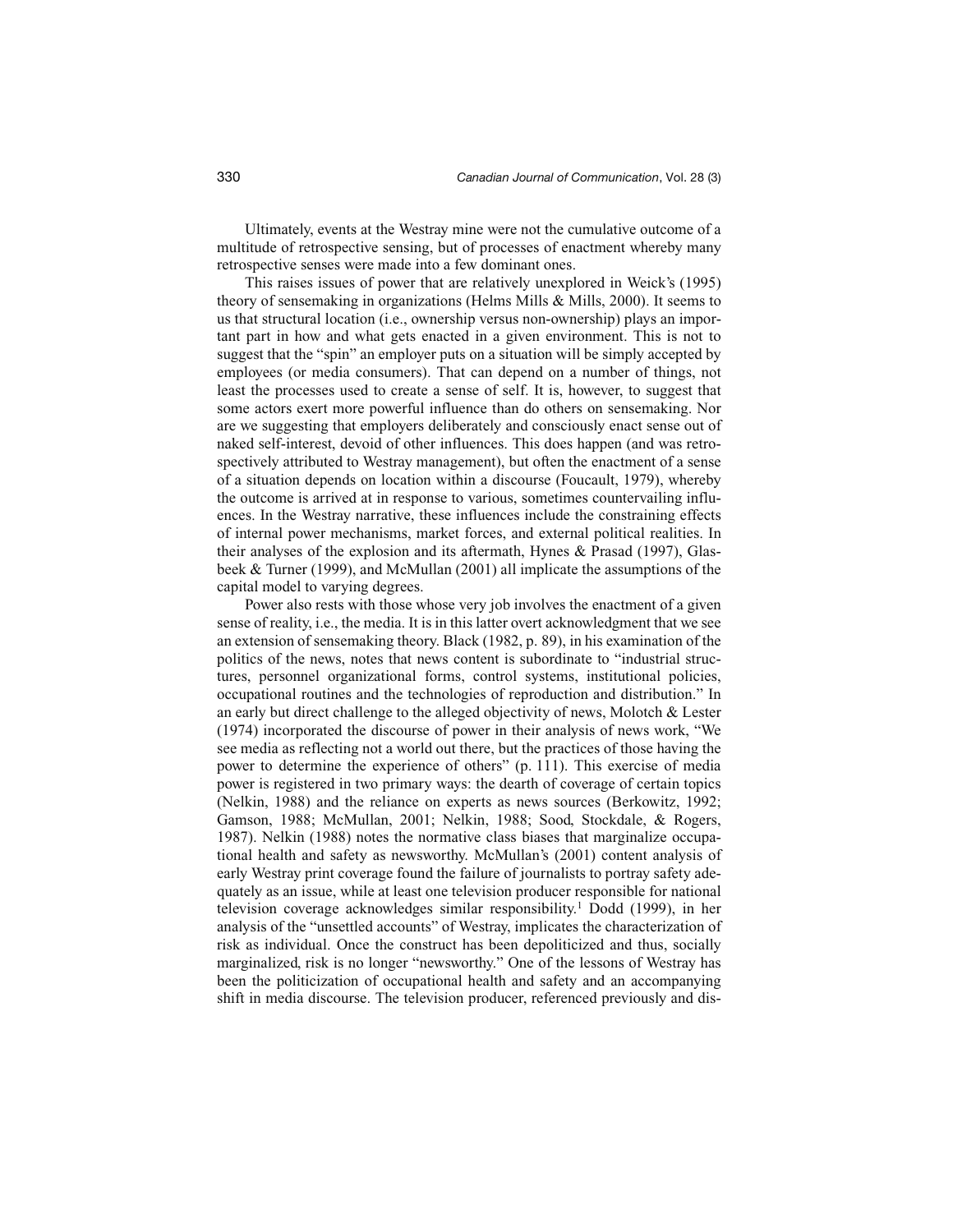satisfied with his own experience in the construction of the Westray story, notes that he would do things differently. If he were now confronted with information on unsafe organizational practices, he would go beyond ascribed political motivation and attempt to "look into it now, before somebody gets killed as opposed to reacting to it after it happens."1

The second way in which the media register power is their reliance on official sources. In McMullan's claim that news narratives are "highly selective, interpretive and profoundly invented" (2001, p. 132), he notes the reliance on experts, professionals, and their agents. In their analysis linking risk and news construction, Wilkins & Patterson (1987) refer to the tendency to "line up the usual suspects . . ." (p. 85). Gamson (1988) notes that the critics (one-half of Wilkins & Patterson's "suspects") often share the same common unstated frame and thus fail in challenging official narrative. He refers to the absence of "supposedly illegitimate challengers" in media discourse of organizational or government issues. It is distrust of such expertise that characterizes the accounts of the group that collectively came to be known as the Westray Families' Group, conveying a profound contempt for both mine management and industry experts. It is their accounts that Dodd (1999) privileges in her examination of the "unsettled accounts" of Westray. McMullan & Hinze (1999) claim that journalists and corporate sources form a hermeneutic circle for rationalizing business practices. In their analysis of print coverage of Westray, they noted the accredited expertise of professionals and the clear articulation of business interests in the explosion's reportage. For the first few hours after the explosion, Curragh Resources, the owners and operators of the Westray mine, were unreachable; they appointed a public relations firm from Toronto to take phone calls.<sup>1</sup>

Later, press briefings, orchestrated at inconvenient times and full of technical jargon, created a façade of organizational openness (Jobb, 1994) that belied a well-constructed demarcation between the company, the families, the media, and the public. One reporter referred to these "tedious briefings with maps and crosscuts showing shafts and pointers and big maps and displays . . . [A]bsolute fabricated briefings and no choice but to cover them."2 He contends that "Curragh absolutely controlled that event from the get-go and they got away with it." His producer reinforces this perception: "Curragh would parade into the community hall, and they would do their little set piece; they would use a lot of jargon; they would talk about methane parts per million . . . they would talk about cross-cuts and architecture of the mine as if we understood it. And then they would get up and leave."<sup>1</sup>

Sood, Stockdale, & Rogers (1987), in their analysis of news coverage of natural disasters, refer to reporters' preference for a "media czar," a centralized source of credible and authoritative information. They propose that this czar would have authority and the expertise to interpret and clarify complexity for a generalist reporter. At Westray, before the cameras, in unconscious parody of such a role, sat Colin Benner. Benner was a Curragh executive with only a month's association with the Westray mine and no previous coal mine experience. Within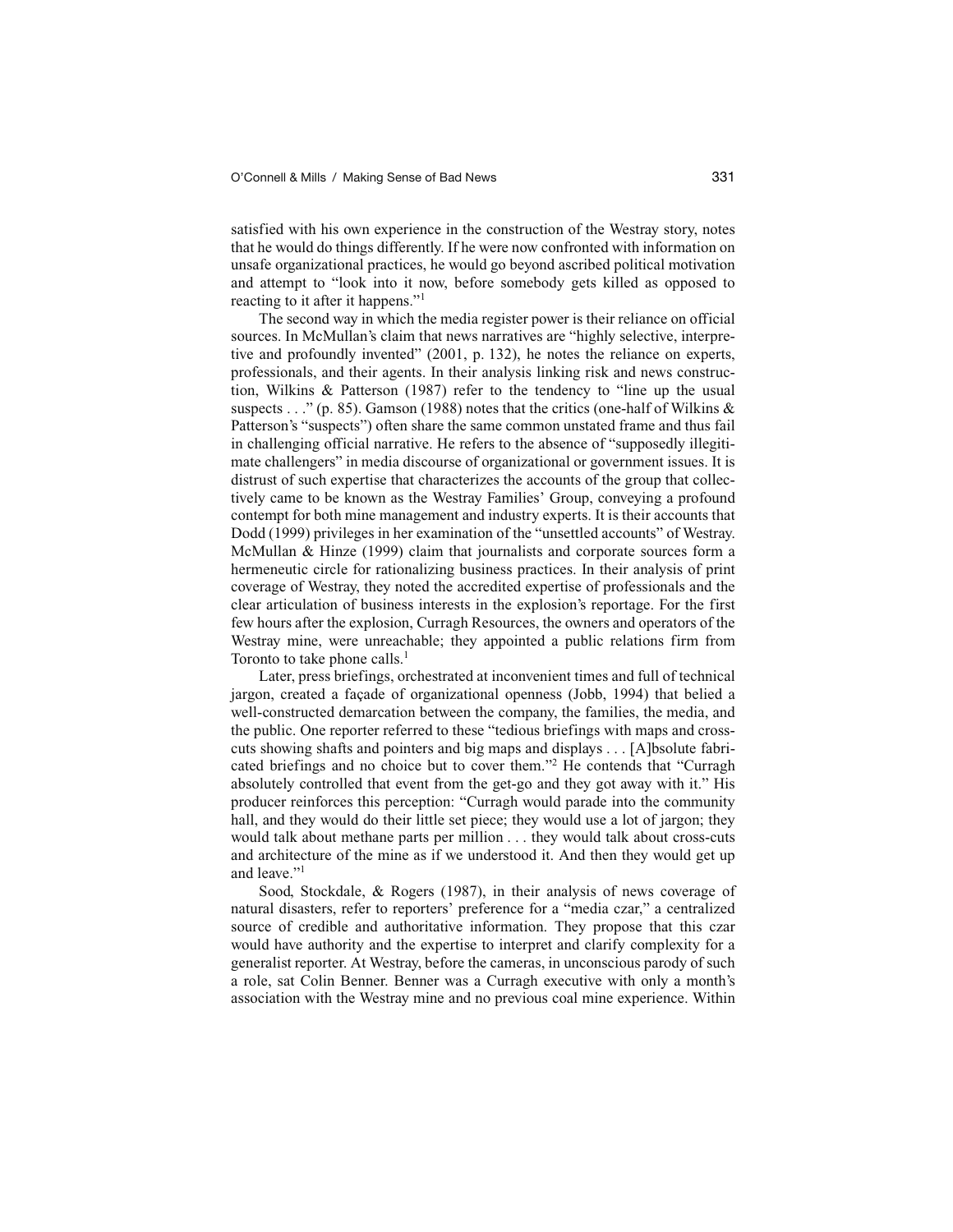hours he became the corporate face of a company in crisis. He provided the technical information and updates on the rescue and recovery efforts both to the media and to the families. His telegenic presence (Jobb, 1994; Richards, 1996) delivered the message that the company cared only for the well-being of "our men." His increasingly haggard appearance over the course of five days, his rolled-up sleeves, his discarded tie, his shadowed eyes all conveyed concern and compassion. Dean Jobb, an investigative journalist with the provincial newspaper *The Chronicle-Herald*, wrote a book about Westray in which he described Benner thus:

Benner, a forty-seven-year-old career-mining executive with just a touch of grey at the temples, was the perfect spokesman for a corporation under fire in the age of instant TV coverage. He had the grooming and good looks of a movie star or a model on the cover of *GQ*. And when he faced the cameras, Benner was the picture of grace under pressure. He exuded calmness, confidence, and just the degree of toughness as he deftly fielded reporters' questions. *For millions of Canadians keeping vigil in front of their television sets, Benner came to symbolize the Westray drama*. (Jobb, 1994, p. 53, emphasis added)

In later days, Benner was variously described as "[a] pretty boy, seeking to make the public sorry for the poor company" (Comish, 1993), "slick willy,"<sup>1</sup> "old golden voice" and "the silver-tongued devil" (Dodd, 1999), and "a smooth, slimy, slick piece of work."<sup>2</sup> A broadcast news producer<sup>1</sup> notes that Benner "disappeared on Thursday and I don't think . . . he's ever stepped foot in the province again." He is wrong in that assertion, as Benner appeared before the commission of inquiry four years later and testified for two days. His testimony consisted primarily of a condemnation of then-current management practices and his planned changes had he assumed full responsibility for the mine. Benner's media presence may be contrasted to the noted absence of Clifford Frame, president and CEO of Curragh. He declined to take the advice of his well-paid media consultant and appear on the company's behalf during the rescue and recovery efforts (Richards, 1996). His image was captured infamously on the day after the search was called off as he beat a hasty retreat back to head office. A television reporter describes it as "that wonderful photo of Clifford Frame with a cigar in his mouth, throwing his very expensive piece of luggage into this very expensive car, slamming the trunk and driving away."2 In reference to Curragh's management of the media process, McMullan & Hinze (1999) claim that the company "wrote scripts, provided the stage and trained the actors for a public culture drama" (p. 214). They find that "journalists were left (merely) to write about the performance."

#### **Sensemaking as ongoing**

In proposing sensemaking as ongoing, Weick (1995) reminds us that enacted sensemaking has some stability. To reduce levels of uncertainty and ambiguity, we continually maintain an (ongoing) sense of a situation. If we were not to do so, social intercourse would collapse and literally nothing would make sense. Much of Weick's (1990, 1993, 1995, 1996) work is focused on organizational "shocks"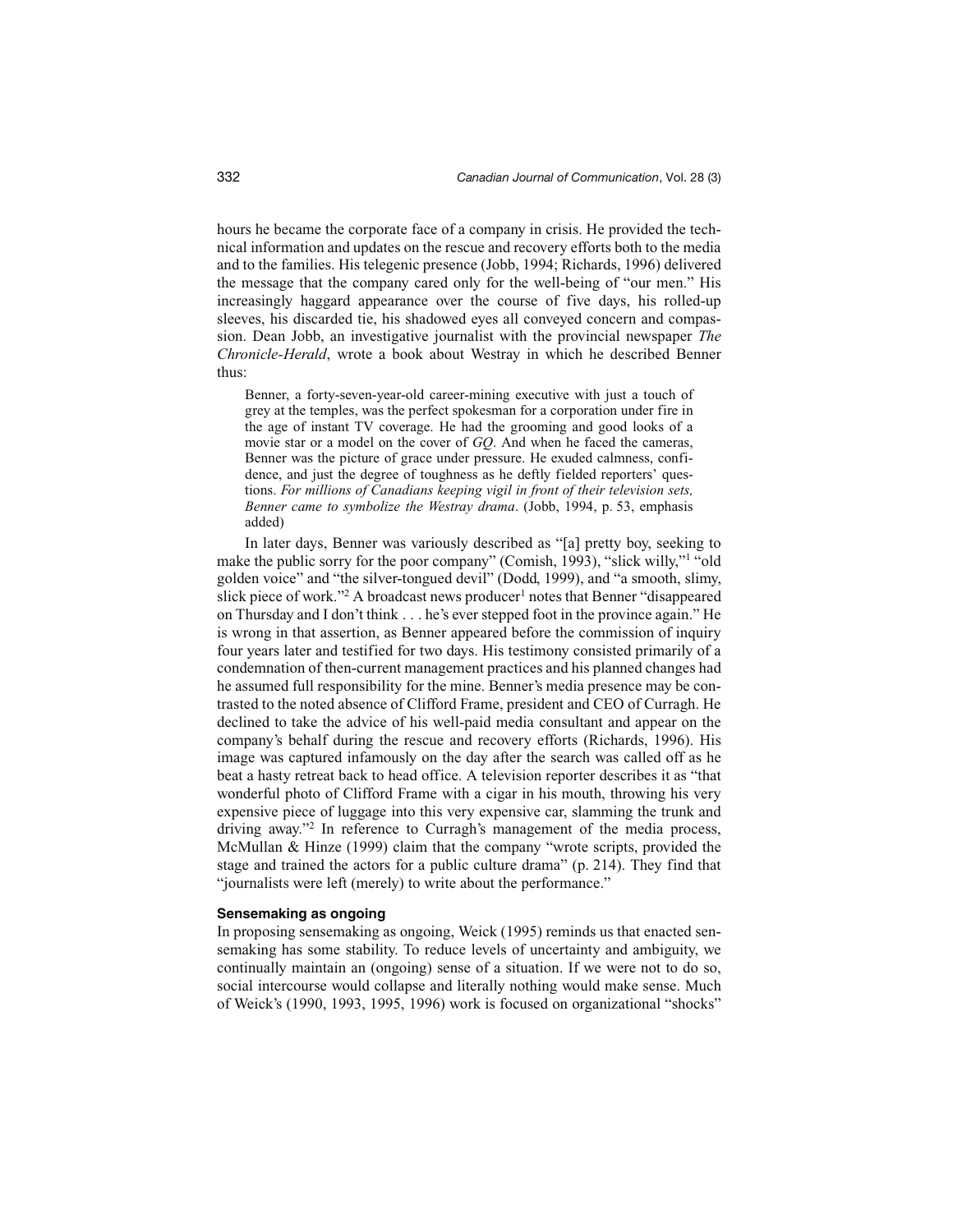as disruptions to ongoing sensemaking and how people cope with these. This work has proven invaluable in showing how we can learn from organizational disasters by helping people to prepare for sensemaking disruptions. At another level, Weick's theoretical approach is useful to explore the role of the media in creating ongoing sensemaking after such shocks and the potential this has for weakening individual and group sensemaking.

This examination finds its first precepts in the definition of news. News has been variously characterized by consequence, immediacy, prominence, oddity, and proximity (Gibson, 1984) as well as by conflict, change, action, concreteness, and personality (Metzler in Wilkins & Patterson, 1987). Organizational crisis will often embody many, if not all of these elements. Events that may be described alternatively as disasters, crises, or accidents by definition disrupt the normal flow of news work. In response, news workers routinize their work, even in times of crisis, through a process of typification (Berkowitz, 1992). This process locates the reporting of crisis as purposive and socially learned. As journalists view events, they modify them to approximate their stereotypes and ignore cues that stray too far from prototype (Berkowitz, 1992). As a result, both work processes and story themes remain remarkably similar. Berkowitz (1992) proposes three stages through which the reporting of crisis passes:  $(1)$  the human tragedy,  $(2)$  the exploration of the mystery of "why?", and (3) the official efforts to restore normalcy. One reporter, who was early on the scene at Westray, acknowledges this framework of typification, "Disaster stories have a formula; there's always a morgue, there's always a medical spokesperson."2 This same reporter lamented the formulaic but necessary task of attending the funerals of dead miners and seeking out emotive, visual footage from grieving family members. The reporter describes the attempted transition to Berkowitz's (1992) second stage and the mining company's efforts to thwart this process, "so the story became about jousting between the media and the company; the company wanted to talk about rescue and we wanted to talk about cause and effect . . . . "<sup>2</sup> In a press conference held only two days after the explosion, Colin Benner attempted to quell discussion of unsafe practices and lax management. He referred to the rumours as "most defeating in this time of sorrow and anguish" (Jobb, 1994, p. 70). Further confrontation ensued as the story developed. Curragh clearly wanted its efforts to "restore normalcy" to focus on re-opening the mine. In contrast, the public, miners, and family members remained fixed in a search for accountability.

The typification of journalists' work, corporate convergence, and the resultant homogeneity of news support Weick's framework of ongoing sensemaking. Rooted in dissonance theory, sensemaking supports our search to minimize equivocation. The confluence of media narratives serves to channel our sensemaking along paths that reproduce stable organizational portraits with minimal ambiguity. The early portrait of Westray, of widows and orphans, of grief and loss, continued until a new portrait took its place. This was one rooted in the search for accountability represented by the commission of inquiry.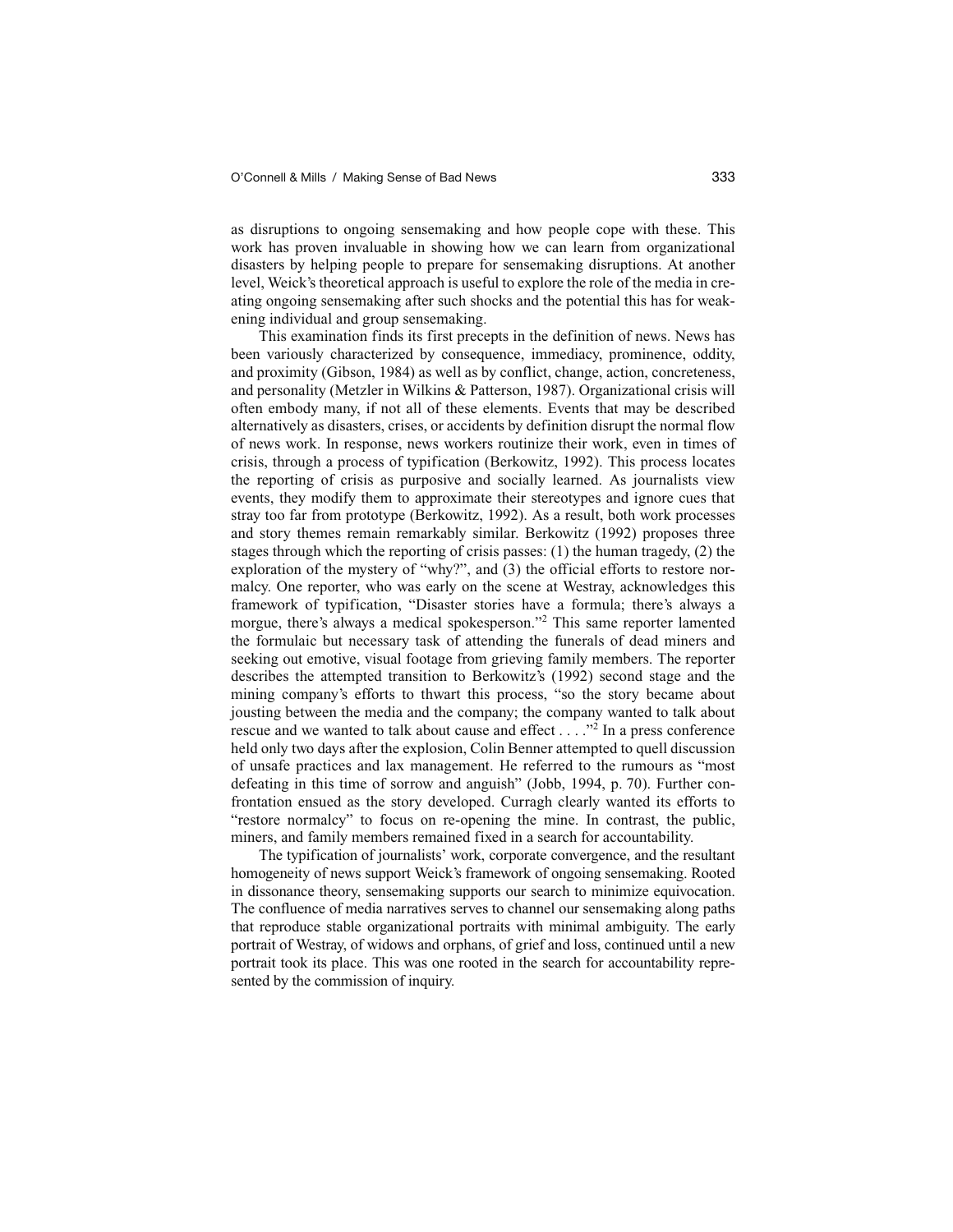# **Extracted cues and creation of the plausible**

As human beings in complex environments there is only so much information we can process. We choose to focus on certain cues and not others. Thus, according to Weick (1995), one key to understanding the sensemaking process is to make sense of the cues that trigger a particular understanding of reality. At Westray the mounting coal dust was only one cue among others. Other dramatic cues included the threat of layoff, experiences of long-term unemployment, promise of economic upturn, etc. A sensemaking approach to the disaster needs to assess what were the various prominent situational cues and how through the micropolitics of organization each one was either stressed or ignored. Similarly, we are most interested in exploring the various cues that storytellers (i.e., the media) used to enact a particular view of the disaster.

We noted previously the characteristics of news that guide editorial choice (Gibson, 1984; Metzler in Wilkins & Patterson, 1987). We also noted the typification process whereby even the most disruptive of shocks are steered to the prototypical (Berkowitz, 1992). A producer assigns stories; a reporter at a scene makes choices of whom to interview; for television, a camera crew isolates images; an editor orders and selects items that will ultimately go to print or to air. These choices, rooted in the discursive practices of journalism, are key to the construction and enactment of the events and organizations portrayed. Nelkin (1988) notes the choices a reporter at a disaster scene makes to cover or not cover particular aspects of a story. She further considers how the choice of verbal and visual imagery and tone shapes the ensuing public discourse. Fishman (1980) calls this "seeing and not seeing," while Stallings (1990) refers to "absent accounts." He identifies the construct of the "claims maker" to contrast absent accounts to "winning accounts," produced by successful claims makers. In revealing the absence of coverage of safety issues in media discourse, he laments the lack of status held by claims makers who speak for workplace safety.

Content analysis of the print coverage of Westray from one provincial daily newspaper illustrates an early pattern whereby the dominant construction was one of "tragic accident" or "techno-tragedy" (McMullan & Hinze, 1999; McMullan, 2001). Both examinations noted the absence or diminution of a discourse of crime. Another study created a typology of risk and found that the print media examined portrayed a discourse of human harm and of political wrongdoing, while downplaying a discourse of crime. The author deplored the neutralized enactment of an event he characterized as a "violent corporate act" (Goff, 2001).

We noted at the beginning of this paper that we were unsure if any of Weick's (1995) seven properties stood in precedence over others and suggested that this question would be idiosyncratic to the issue studied. We also contend that the properties are inextricably linked. Many elements of our previous analysis culminate in confluence with our discussion of extracted cues. For example, it is in the construction of journalistic identity that news workers learn the practices that delimit the approaches they take and the questions they ask. It is within a context of constrained resources, including time, money, and technology, that reporters,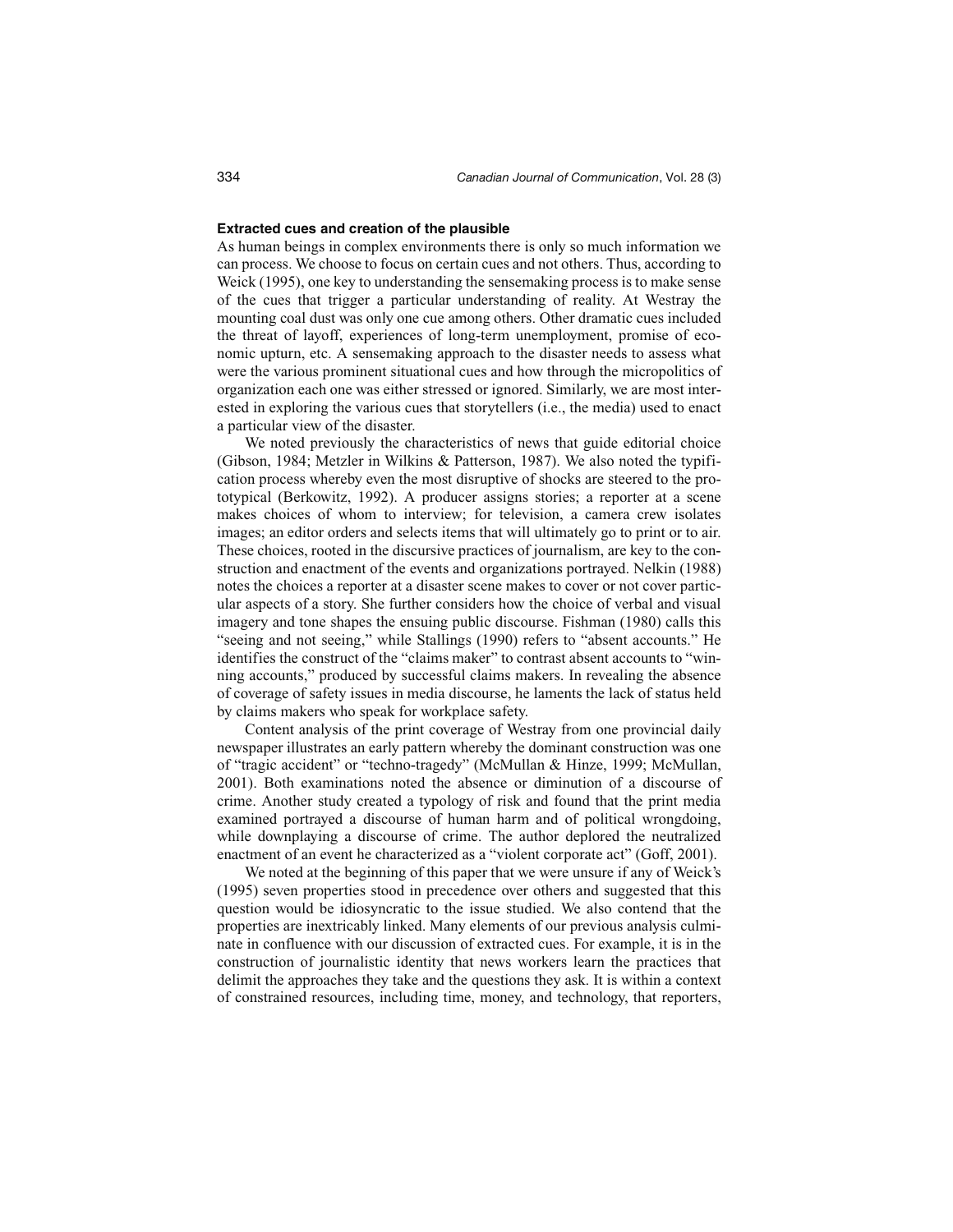editors, and producers choose. Every day, news workers, in particular broadcasters, debate the merits of investigative depth over dramatic immediacy (Berkowitz, 1992). The ongoing nature of sensemaking, with its search for stability, also works to define and constrain news in ways that minimize equivocation. These include reliance on prototypical frames and corporate sources. All this takes place within an economic environment of increasing media ownership convergence. Finally, and arguably most significantly, the power dynamics of the interaction between corporate sources and news workers narrows the range of possible cues available to the journalist (and thus, the sensemaker). While neither iterative, nor quite linear, the sensemaking framework describes the processual nature of news gathering and dissemination. Ultimately, the reader, the viewer, the *sensemaker* will extract cues from a pool that is socially constructed, politically informed, and not of her making. Then the reader or the viewer will "make sense" of a situation by accepting a plausible narrative driven by these cues.

Weick (1995) contends that sensemaking is driven by plausibility rather than accuracy. For example, when it was first argued that the world was round, whatever scientific evidence was marshalled to support this view was ignored in the face of the more plausible account that the world appeared flat. The notion of plausibility provides a useful way of exploring how dominant senses of reality are enacted. It gives us tremendous insight into the processes of the politics and micropolitics of work. The media's use of certain journalistic conventions and referencing of common sense notions of organization have served to make plausible accounts that often obfuscate, rather than illuminate. We propose that hegemonic media constructions represent both the implausible and plausible indiscriminately as truth (Gramsci, 1978). They do so through the disciplines of power and politics (social sensemaking) with the consequence that, in our search for cues and clues, we afford media representations undue privilege.

We focus on the element of plausibility in support of our premise that the media have become key sensemakers on our behalf. We suggest that the conventions of journalism root the identity of newsmakers and lead to typification of organizational disaster coverage. This, along with delimited cues determined by those with social influence, construct enacted narratives that will be accepted as plausible.

When the Westray mine exploded, the "public" was forced to encounter and reconcile discrepant cues. Men who go out to work each day come home at the end of a shift to their families; workplaces are safe; managers care about their employees; Westray was going to bring an economic boost to an economically depressed region. The cues vie for our attention and understanding. We look back in efforts to marshal an explanation. Perhaps there was an equipment malfunction; is it possible that there was human error? Mining is known to be dangerous and Nova Scotia has experienced mining disasters before. In seeking to answer these questions and resolve contradictions, we turn on the television and go out for a newspaper, in search of cues and clues. We try to make sense of the incomprehensible. Surely "our men" wouldn't place themselves in danger, would they? And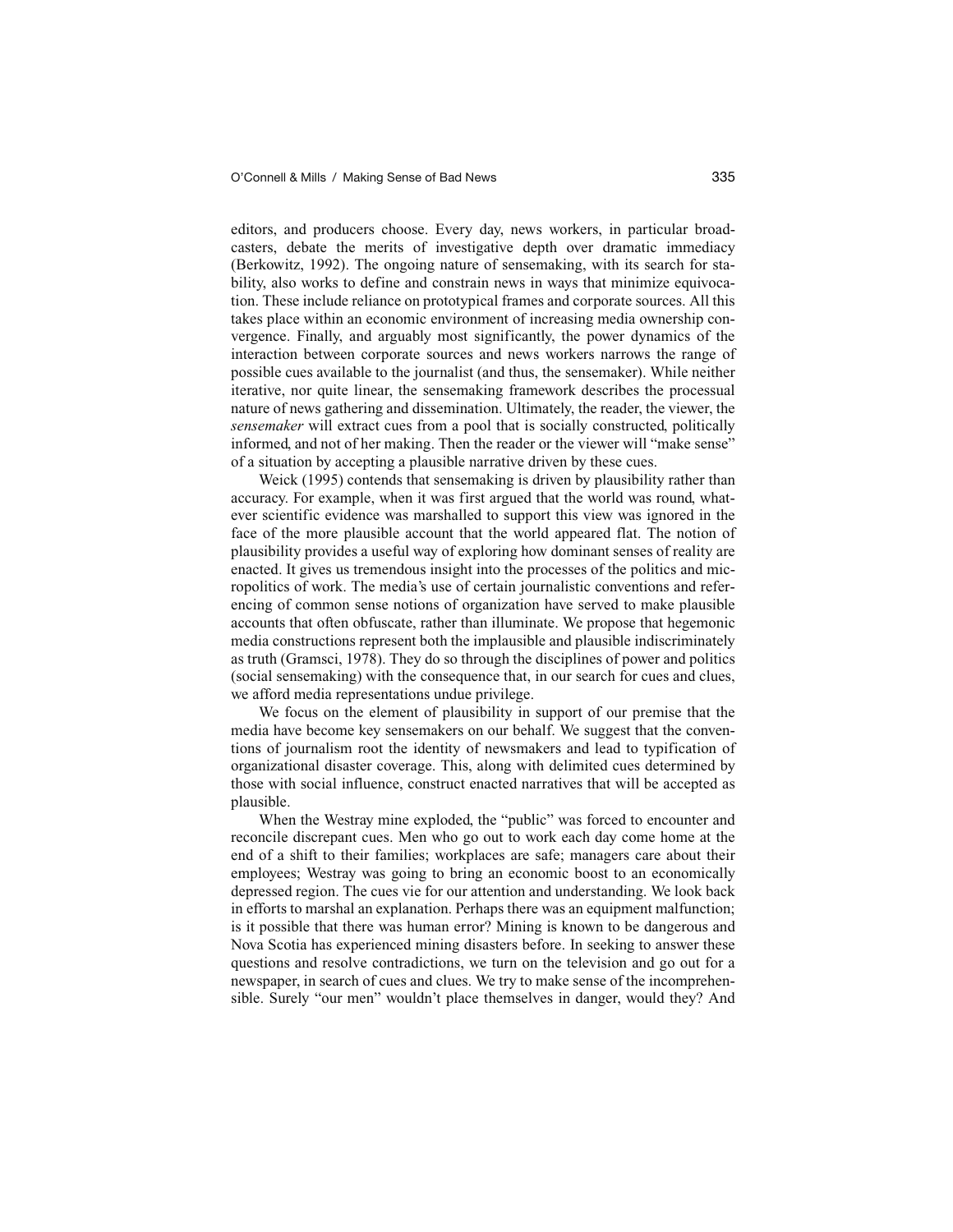just as certainly, no company would jeopardize the lives of its employees and its own continuing viability by promulgating unsafe practices? At this sensitive time, we wouldn't want to besmirch the reputation of those involved. We read of the safety award given to Westray shortly before the explosion; we see Colin Benner, distraught and dishevelled, we hear the quiver in his voice; we mourn with and for the families we see in news coverage, their faces still vacant with shock. Finally, we settle, for now, on the tentative but *plausible* explanation: accidents happen.

#### **Conclusion: Theoretical and research implications**

Truth was a central character in the Westray drama. Claims makers quickly vied to advocate for the accuracy (plausibility?) of their narratives. The ritual and rhetoric of the media briefings exemplify this. In a foundational moment, Colin Benner unwittingly brought together the relevant discourses of power, media, and truth in his oft-quoted statement at a news briefing that "Mother Nature cannot always be predicted or controlled." In this admonition to reporters who would seek out a story of risk, of safety breaches, of careless and imprudent management, of political malfeasance, he maintained his trademark polish. With the false modesty of only the truly powerful, he ceded rhetorical authority to nature. In so doing he returned the narrative to accident, the company to a state of grace, the miners to a state of heroism, the families to a state of tragic bereavement, the media to a state of dependency, and the public to plausible coherence.

We suggest that at least three potentially plausible narratives of Westray emerged through media coverage of the explosion. They are: (1) the explosion as tragic act of nature; (2) the explosion as a result of the actions of individual miners and supervisors, who abdicated their safety roles and volunteered for dangerous work in response to economic imperative. This was never more evident than in the televised and reported inquiry testimony of Donald Cameron, provincial premier at the time of the explosion. He disputed inquiry counsel's contention that responsibility rests with those at the top. Instead, he castigated workers who smoked underground; and (3) the explosion as a result of corporate malfeasance perpetrated by owners and management who disregarded protective legislation and manipulated political influence. This is the story that a producer noted was not told prior to the explosion<sup>1</sup> despite the documented efforts of one reporter, Betsy Chambers, as well as scrutiny by a national television documentary a year and a half prior to the mine's opening (Jobb, 1994). We do not argue that this list is exhaustive; indeed, we propose that many other narratives are available to be unearthed in further study of the media's construction of Westray. However, we propose that these three examples demonstrate the influence of media in the enactment of organizational crisis and the processual evolution of dominant narrative.

In this paper we have sought to extend the theoretical frameworks within which we enact media reality of organizational crisis. We contextualized our analysis in discussion of the Westray mine explosion of 1992 in which 26 miners died. It is the first analysis of this event that is explicitly grounded in the theory of sensemaking, although this is a mechanism that has been applied to other studies of organizational crisis. In using sensemaking to explore the media and their con-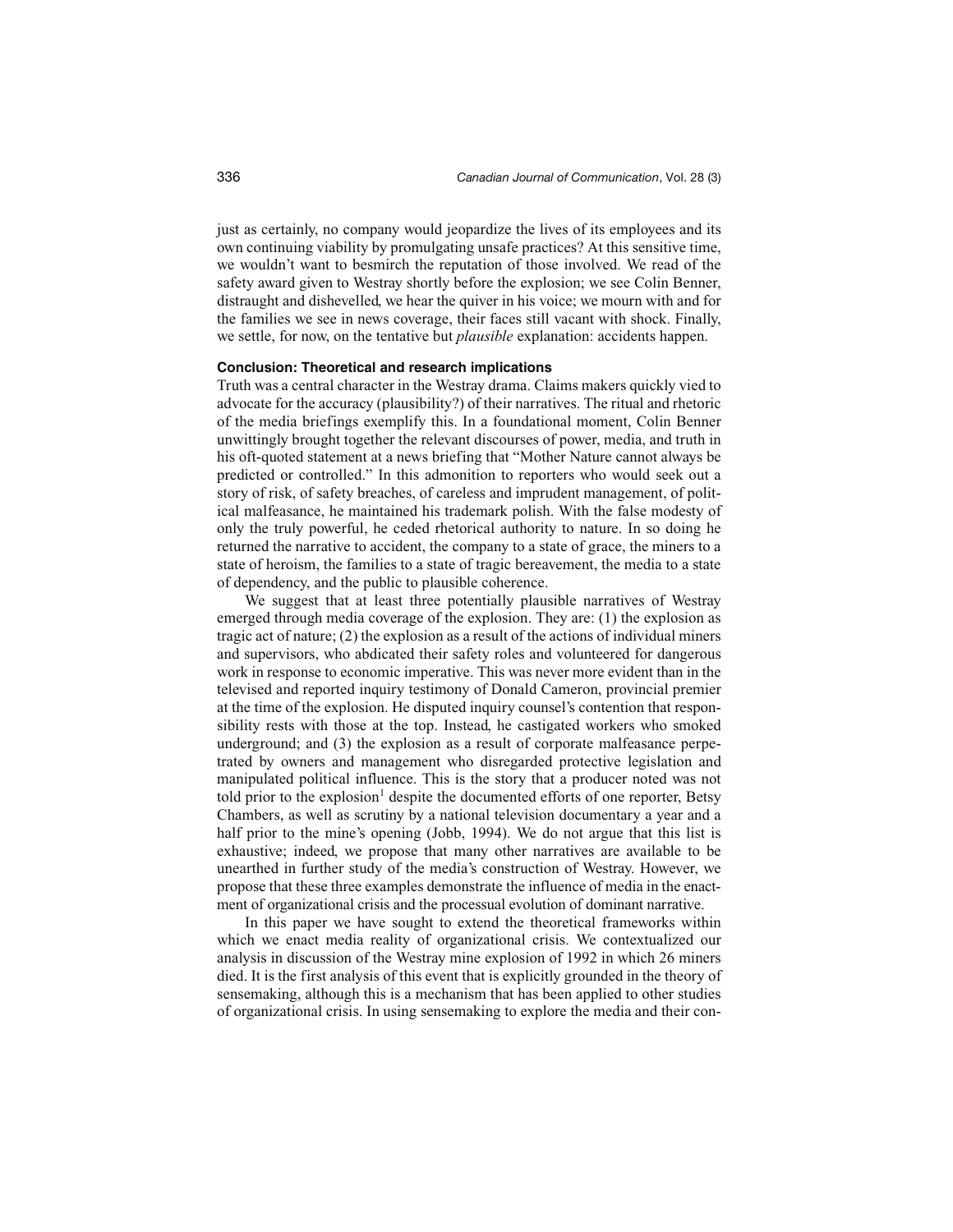struction of Westray, we explicated the elements of Weick's (1995) framework. Weick (1988) identifies the media as a cause map of past experience and future expectation. He characterizes this as a space wherein the disjunctures that challenge our sensemaking may be resolved and decisions made. Using his framework, we must contest his claim that divergent views emerge through media texts in which organizations, institutions, and the state compete for the dominant reality. We conclude instead that dominant reality is channelled through the conventions of journalistic practices that reflect personal and professional identity as well as resource constraints. We find that the identity constructs of newsmakers, bound by dramatic imperative and typified responses to shocks, perpetuate a limited range of organizational imagery. In the case of Westray, the media authored an early tale of sorrow and loss and a later tale of blame and responsibility. In so doing they have profoundly influenced the larger discourses of worker safety and organizational responsibility in the province of Nova Scotia. In the construction and reconstruction of the Westray story, historical narrative has become overdetermined (Weick, 1995), allowing heuristics of grief and blame to represent pathological reproduction of dysfunctional practices (Mills, 1998; Wicks, 2001).

We propose a future research agenda that continues to explore the transition of lived experience to news narrative (McMullan, 2001). In particular, we see this as critical given the ongoing convergence of both media ownership and technology in Canada. We note as an example of Canadian media convergence in the past few years the purchase of the country's largest chain of newspapers by a commercial broadcast empire and the company's subsequent retrenchments. Overt editorial interference has resulted in the dismissal and resignations of numerous columnists and executives. These issues raise ongoing questions about the media's ever-narrowing source of cues to guide our sensemaking and the role of power in this process. We advocate an active exploration of the effect of these factors on media-constructed organizational reality.

In conclusion we note the limitations of media content analyses of Westray to date. Studies until now were limited to early print coverage from one provincial newspaper. To further develop, and ultimately to test the theories we have proposed, it is necessary to examine a broader range of media coverage including national print and broadcast. As well, it is imperative that a longitudinal examination of media content be undertaken to unearth the still evolving construction of the Westray narrative.

#### **Notes**

- 1. Personal communication with a former executive producer for a major television station, June 15, 2001.
- 2. Personal communication with a local television reporter, June 17, 2001.

#### **References**

- Berkowitz, Dan. (1992). Routine newswork and the what-a-story: A case study of organizational adaptation. *Journal of Broadcasting and Electronic Media*, *36*(1), 45-61.
- Black, Edwin Robert. (1982). *Politics and the news: The political functions of the mass media*. Toronto: Butterworths.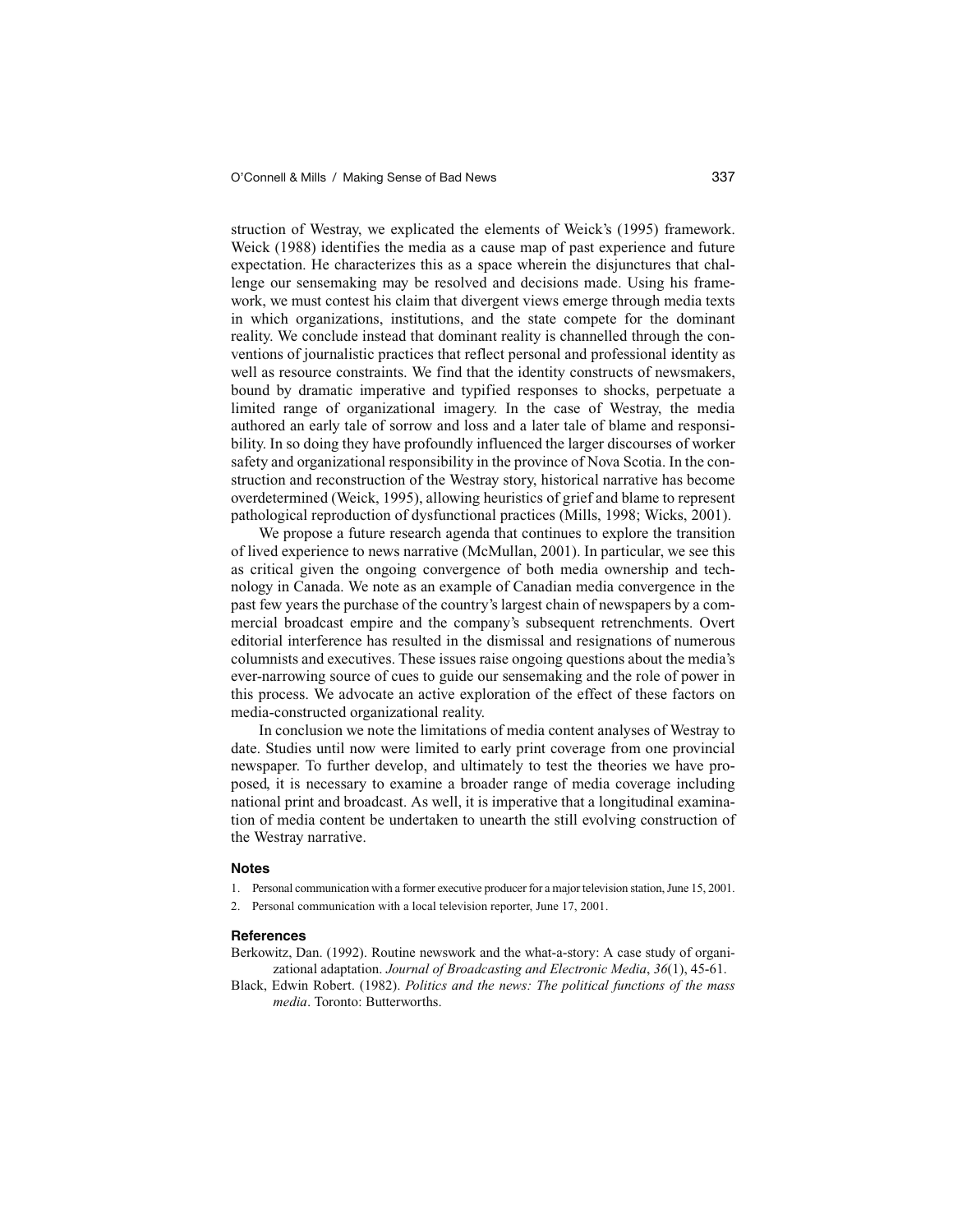Comish, Shaun. (1993). *The Westray tragedy: A miner's story*. Halifax, NS: Fernwood.

- Comish, Shaun, & Comish, Shirley. (1999). The road to recovery is long. In Christopher McCormick (Ed.), *The Westray chronicles: A case study in corporate crime* (pp. 40- 52). Halifax, NS: Fernwood.
- Dahlgren, Peter. (1995). *Television and the public sphere: Citizenship, democracy and the media*. London: Sage.
- Dodd, Susan. (1999). Unsettled accounts after Westray. In Christopher McCormick (Ed.), *The Westray chronicles: A case study in corporate crime* (pp. 218-249). Halifax, NS: Fernwood.
- Fishman, Mark. (1980). *Manufacturing the news*. Austin: University of Texas Press.
- Foucault, Michel. (1972). *The archaeology of knowledge*. London: Routledge.
- Foucault, Michel. (1979). *Discipline and punish: The birth of the prison.* New York: Vintage Books.
- Foucault, Michel. (1980). *Power/knowledge*. New York: Pantheon.
- Gamson, William A. (1988). The 1987 distinguished lecture: A constructionist approach to mass media and public opinion. *Symbolic Interaction*, *11*(2), 161-174.
- Garner, Ana C. (1996). Reconstructing reality: Interpreting the aeroplane disaster news story. *Disaster Prevention and Management*, *5*(3), 5-15.
- Gephart, Robert P. (1984). Making sense of organizationally based environmental disasters. *Journal of Management*, *10*(2), 205-225.
- Gephart, Robert P. (1993). The textual approach: Risk and blame in disaster sensemaking. *Academy of Management Journal, 38*(8), 1465-1514.
- Gibson, Martin L. (1984). *Editing in the electronic era*. Ames, IA: Iowa State University Press.
- Glasbeek, Harry, & Tucker, Eric. (1999). Death by consensus at Westray. In Christopher McCormick (Ed.), *The Westray chronicles: A case study in corporate crime* (pp. 71- 96). Halifax, NS: Fernwood.
- Goff, C. (2001). The Westray Mine disaster: Media coverage of a corporate crime in Canada. In H. Pontell, N. Shicho, & D. Shicho (Eds.), *Contemporary issues in crime and criminal justice: Essays in honor of Gilbert Geis* (pp. 191-212). Upper Saddle River, NJ: Prentice Hall.
- Gramsci, Antonio. (1978). *The modern prince and other writings.* New York: International Publishers.
- Helms Mills, Jean C. (2003). Making sense of organizational change. London: Routledge.
- Helms Mills, Jean C., & Mills, Albert J. (2000). Rules, sensemaking, formative contexts and discourse in the gendering of organizational culture. In Neal M. Ashkanasy, Celeste P. M. Wilderom, & Mark F. Peterson (Eds.), *Handbook of organizational culture and climate* (pp. 55-70). Thousand Oaks, CA.: Sage.
- Hynes, Timothy, & Prasad, Pushkala. (1997). Patterns of 'mock bureaucracy' in mining disasters: An analysis of the Westray Coal Mine disaster. *Journal of Management Studies, 34*(4), 601-623.
- Jobb, Dean. (1994). *Calculated risk: Greed, politics, and the Westray tragedy.* Halifax, NS: Nimbus Publishing.
- McMullan, John. (2001). Westray and after: Power, truth and news reporting of the Westray Mine disaster. In Susan C. Boyd, Dorothy E. Chunn, & Robert Menzies (Eds.), *[Ab]using power: The Canadian experience* (pp. 130-145). Halifax, NS: Fernwood.
- McMullan, John, & Hinze, Sherman. (1999). Westray: The press, ideology, and corporate crime. In Christopher McCormick (Ed.), *The Westray chronicles: A case study in corporate crime* (pp. 183-217). Halifax, NS: Fernwood.